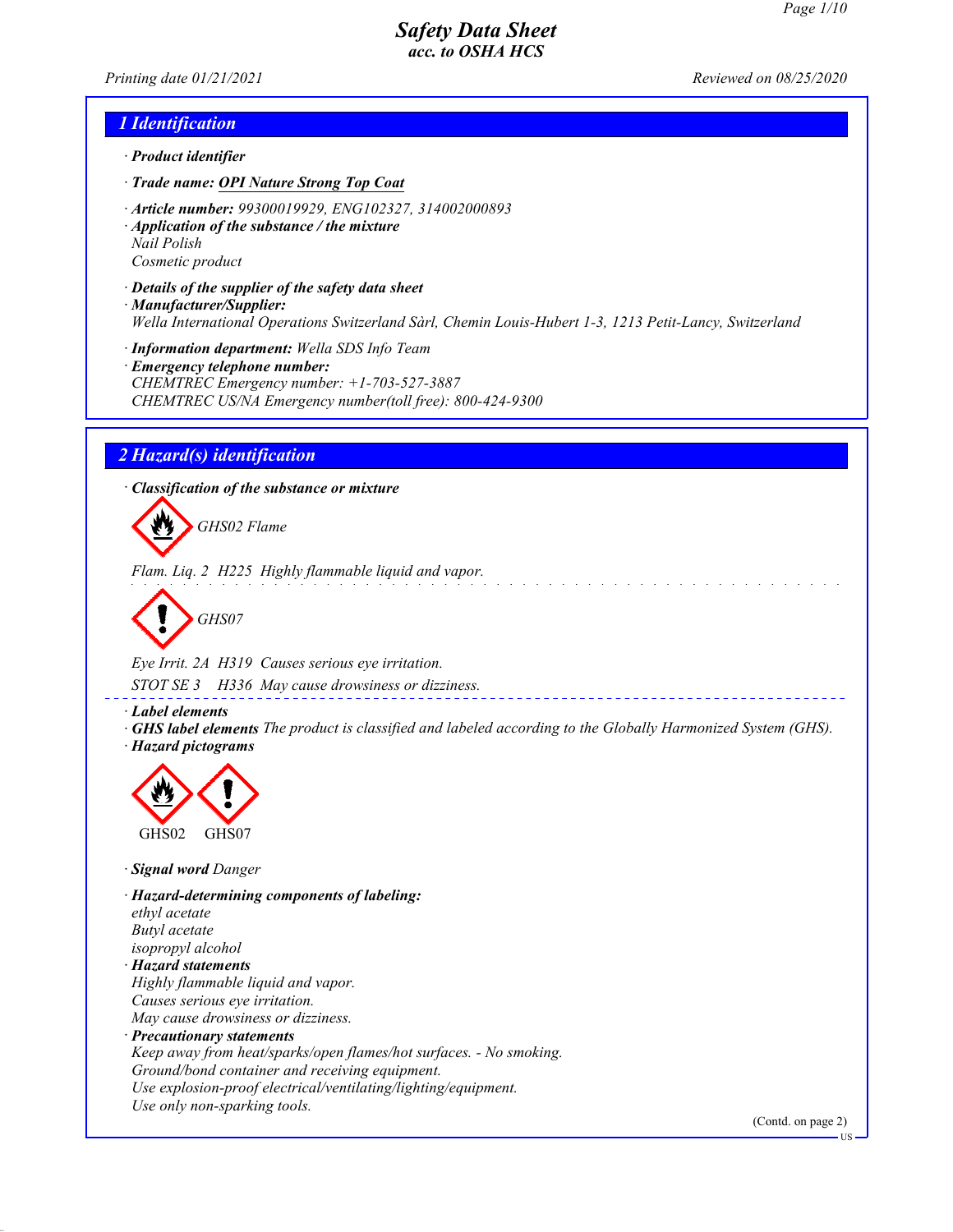*Printing date 01/21/2021 Reviewed on 08/25/2020*

#### *Trade name: OPI Nature Strong Top Coat*

| (Cond. of page 1)                                                                                              |
|----------------------------------------------------------------------------------------------------------------|
| Take precautionary measures against static discharge.                                                          |
| Avoid breathing dust/fume/gas/mist/vapors/spray                                                                |
| Wash thoroughly after handling.                                                                                |
| Use only outdoors or in a well-ventilated area.                                                                |
| Wear protective gloves/protective clothing/eye protection/face protection.                                     |
| If on skin (or hair): Take off immediately all contaminated clothing. Rinse skin with water/shower.            |
| IF INHALED: Remove person to fresh air and keep comfortable for breathing.                                     |
| If in eyes: Rinse cautiously with water for several minutes. Remove contact lenses, if present and easy to do. |
| Continue rinsing.                                                                                              |
| Call a poison center/doctor if you feel unwell.                                                                |
| If eye irritation persists: Get medical advice/attention.                                                      |
| In case of fire: Use for extinction: CO2, powder or water spray.                                               |
| Store in a well-ventilated place. Keep container tightly closed.                                               |
| Store in a well-ventilated place. Keep cool.                                                                   |
| Store locked up.                                                                                               |
| Dispose of contents/container in accordance with local/regional/national/international regulations.            |
| $\cdot$ Other hazards                                                                                          |
| $\cdot$ Results of PBT and vPvB assessment                                                                     |
| $\cdot$ <b>PBT:</b> Not applicable.                                                                            |
| $\cdot$ vPvB: Not applicable.                                                                                  |

### *3 Composition/information on ingredients*

*· Chemical characterization: Mixtures*

*· Description: Mixture of the substances listed below with nonhazardous additions.*

| · Dangerous components:   |               |
|---------------------------|---------------|
| $141-78-6$ ethyl acetate  | >25-≤50%      |
| $123-86-4$ Butyl acetate  | > $10 - 20\%$ |
| 67-63-0 isopropyl alcohol | $>10 - 20\%$  |

### *4 First-aid measures*

#### *· Description of first aid measures*

- *· General information: Immediately remove any clothing soiled by the product.*
- *· After inhalation: Supply fresh air; consult doctor in case of complaints.*
- *· After skin contact: Immediately rinse with water.*

*· After eye contact:*

- *Rinse opened eye for several minutes under running water. If symptoms persist, consult a doctor.*
- *· After swallowing: If symptoms persist consult doctor.*
- *· Information for doctor:*
- *· Most important symptoms and effects, both acute and delayed No further relevant information available.*
- *· Indication of any immediate medical attention and special treatment needed*
- *No further relevant information available.*

### *5 Fire-fighting measures*

- *· Extinguishing media*
- *· Suitable extinguishing agents:*

*CO2, extinguishing powder or water spray. Fight larger fires with water spray or alcohol resistant foam. · Special hazards arising from the substance or mixture No further relevant information available.*

(Contd. on page 3)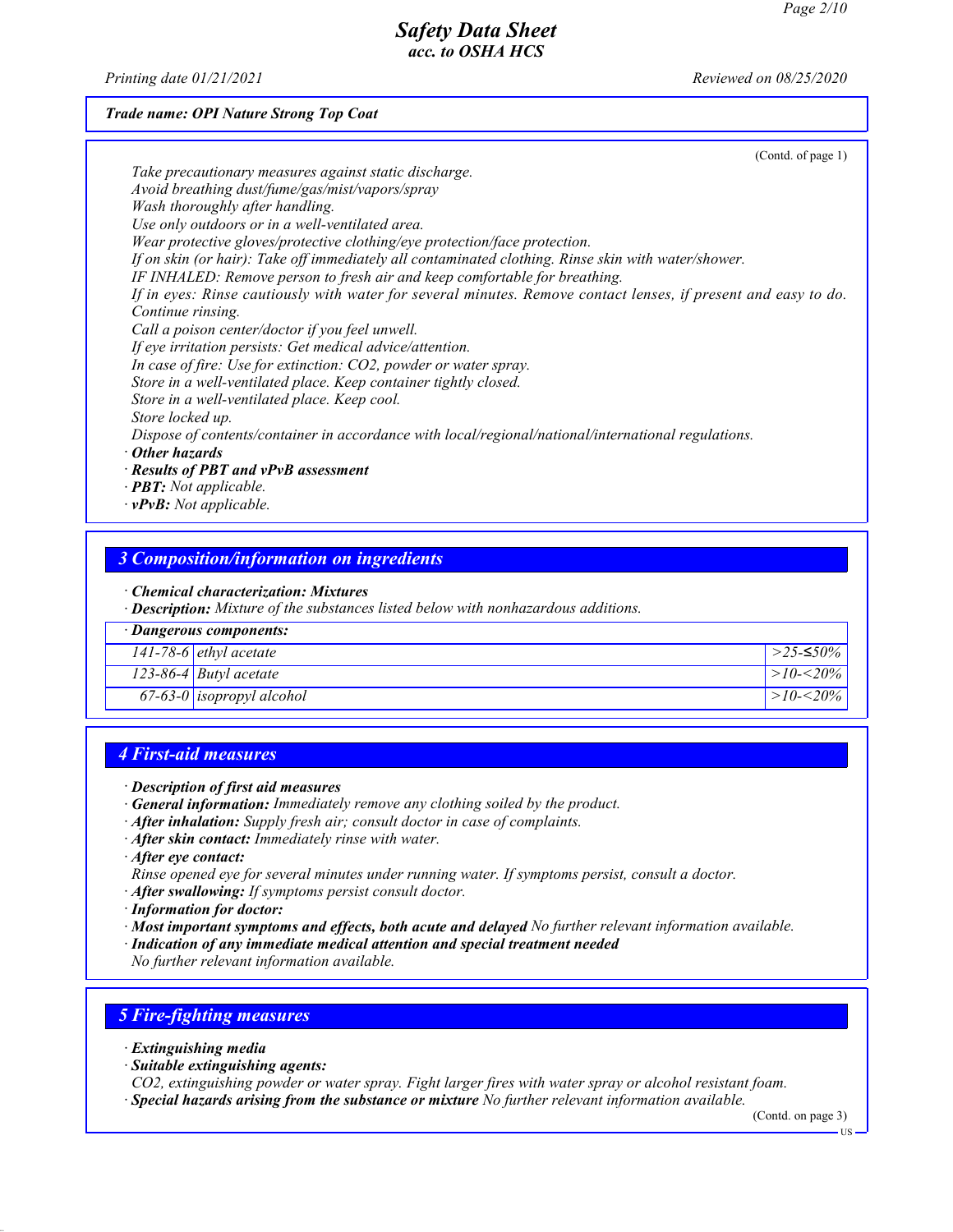*Printing date 01/21/2021 Reviewed on 08/25/2020*

### *Trade name: OPI Nature Strong Top Coat*

- *· Advice for firefighters*
- *· Protective equipment: No special measures required.*

### *6 Accidental release measures*

- *· Personal precautions, protective equipment and emergency procedures Wear protective equipment. Keep unprotected persons away.*
- *· Environmental precautions:*
- *Dilute with plenty of water.*

*Do not allow to enter sewers/ surface or ground water.*

- *· Methods and material for containment and cleaning up:*
- *Absorb with liquid-binding material (sand, diatomite, acid binders, universal binders, sawdust). Dispose contaminated material as waste according to item 13.*
- *Ensure adequate ventilation.*
- *· Reference to other sections*
- *See Section 7 for information on safe handling. See Section 8 for information on personal protection equipment. See Section 13 for disposal information.*
- *· Protective Action Criteria for Chemicals*

| $\cdot$ PAC-1: |                             |                         |
|----------------|-----------------------------|-------------------------|
|                | 141-78-6 ethyl acetate      | $1,200$ ppm             |
|                | 123-86-4 Butyl acetate      | 5 ppm                   |
|                | $67-63-0$ isopropyl alcohol | $\sqrt{400}$ ppm        |
| $\cdot$ PAC-2: |                             |                         |
|                | $141-78-6$ ethyl acetate    | $\overline{I}$ ,700 ppm |
|                | $123-86-4$ Butyl acetate    | $200$ ppm               |
|                | $67-63-0$ isopropyl alcohol | $\sqrt{2000*}$ ppm      |
| $\cdot$ PAC-3: |                             |                         |
|                | $141-78-6$ ethyl acetate    | $10000**ppm$            |
|                | 123-86-4 Butyl acetate      | $3000*$ ppm             |
|                | $67-63-0$ isopropyl alcohol | $12000**$ ppm           |

### *7 Handling and storage*

- *· Handling:*
- *· Precautions for safe handling Ensure good ventilation/exhaustion at the workplace. Prevent formation of aerosols.*
- *· Information about protection against explosions and fires: Keep ignition sources away - Do not smoke. Protect against electrostatic charges.*
- *· Conditions for safe storage, including any incompatibilities*
- *· Storage:*
- *· Requirements to be met by storerooms and receptacles: Store in a cool location.*
- *· Information about storage in one common storage facility: Not required.*
- *· Further information about storage conditions:*
- *Keep receptacle tightly sealed.*

*Store in cool, dry conditions in well sealed receptacles.*

(Contd. on page 4)

(Contd. of page 2)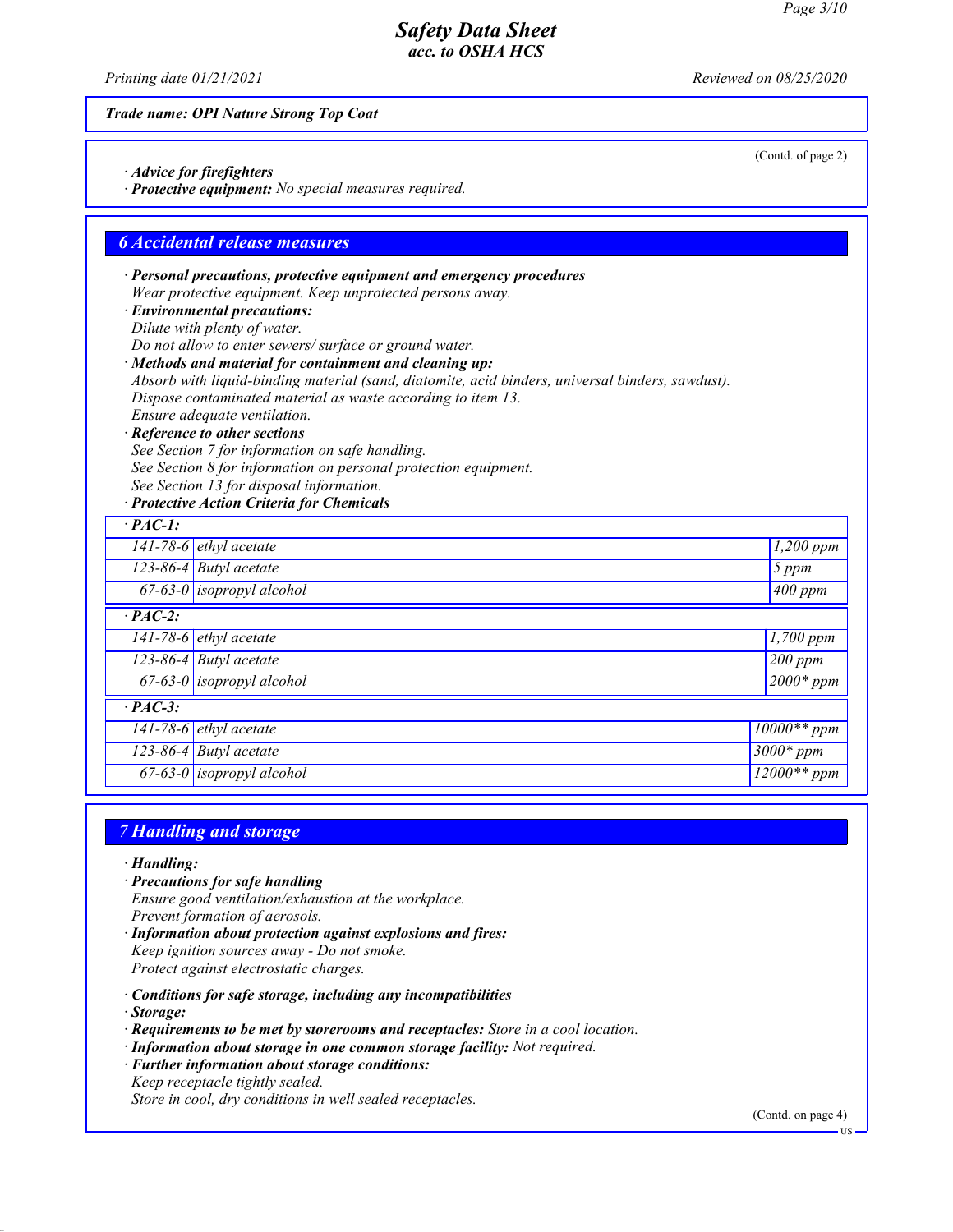*Printing date 01/21/2021 Reviewed on 08/25/2020*

## *Trade name: OPI Nature Strong Top Coat*

(Contd. of page 3)

*· Storage class: 3* 

*· Specific end use(s) No further relevant information available.*

# *8 Exposure controls/personal protection*

*· Additional information about design of technical systems: No further data; see item 7.*

|                                                                        | <b>Control parameters</b>                                                                                                                                                                      |  |  |
|------------------------------------------------------------------------|------------------------------------------------------------------------------------------------------------------------------------------------------------------------------------------------|--|--|
| Components with limit values that require monitoring at the workplace: |                                                                                                                                                                                                |  |  |
|                                                                        | 141-78-6 ethyl acetate                                                                                                                                                                         |  |  |
|                                                                        | PEL Long-term value: 1400 mg/m <sup>3</sup> , 400 ppm                                                                                                                                          |  |  |
|                                                                        | REL Long-term value: $1400$ mg/m <sup>3</sup> , 400 ppm                                                                                                                                        |  |  |
|                                                                        | $TLV$ Long-term value: 1440 mg/m <sup>3</sup> , 400 ppm                                                                                                                                        |  |  |
|                                                                        | 123-86-4 Butyl acetate                                                                                                                                                                         |  |  |
|                                                                        | PEL Long-term value: 710 mg/m <sup>3</sup> , 150 ppm                                                                                                                                           |  |  |
|                                                                        | REL Short-term value: 950 mg/m <sup>3</sup> , 200 ppm<br>Long-term value: 710 mg/m <sup>3</sup> , 150 ppm                                                                                      |  |  |
|                                                                        | TLV Short-term value: $712$ mg/m <sup>3</sup> , 150 ppm                                                                                                                                        |  |  |
|                                                                        | Long-term value: $238$ mg/m <sup>3</sup> , 50 ppm                                                                                                                                              |  |  |
|                                                                        | 67-63-0 isopropyl alcohol                                                                                                                                                                      |  |  |
|                                                                        | PEL Long-term value: 980 mg/m <sup>3</sup> , 400 ppm                                                                                                                                           |  |  |
|                                                                        | REL Short-term value: $1225$ mg/m <sup>3</sup> , 500 ppm                                                                                                                                       |  |  |
|                                                                        | Long-term value: 980 mg/m <sup>3</sup> , 400 ppm                                                                                                                                               |  |  |
|                                                                        | TLV Short-term value: 984 mg/m <sup>3</sup> , 400 ppm                                                                                                                                          |  |  |
|                                                                        | Long-term value: $492$ mg/m <sup>3</sup> , $200$ ppm                                                                                                                                           |  |  |
|                                                                        | BEI                                                                                                                                                                                            |  |  |
|                                                                        | · Ingredients with biological limit values:                                                                                                                                                    |  |  |
|                                                                        | 67-63-0 isopropyl alcohol                                                                                                                                                                      |  |  |
|                                                                        | $BEI$ 40 mg/L                                                                                                                                                                                  |  |  |
|                                                                        | Medium: urine<br>Time: end of shift at end of workweek                                                                                                                                         |  |  |
|                                                                        | Parameter: Acetone (background, nonspecific)                                                                                                                                                   |  |  |
|                                                                        | · Additional information: The lists that were valid during the creation were used as basis.                                                                                                    |  |  |
|                                                                        |                                                                                                                                                                                                |  |  |
|                                                                        | · Exposure controls<br>· Personal protective equipment:                                                                                                                                        |  |  |
|                                                                        | · General protective and hygienic measures:                                                                                                                                                    |  |  |
|                                                                        | Keep away from foodstuffs, beverages and feed.                                                                                                                                                 |  |  |
|                                                                        | Immediately remove all soiled and contaminated clothing.                                                                                                                                       |  |  |
|                                                                        | Wash hands before breaks and at the end of work.                                                                                                                                               |  |  |
|                                                                        | Avoid contact with the eyes.                                                                                                                                                                   |  |  |
|                                                                        | Avoid contact with the eyes and skin.                                                                                                                                                          |  |  |
|                                                                        | · Breathing equipment:                                                                                                                                                                         |  |  |
|                                                                        | In case of brief exposure or low pollution use respiratory filter device. In case of intensive or longer exposure use<br>respiratory protective device that is independent of circulating air. |  |  |
|                                                                        | (Contd. on page 5)                                                                                                                                                                             |  |  |
|                                                                        | - US                                                                                                                                                                                           |  |  |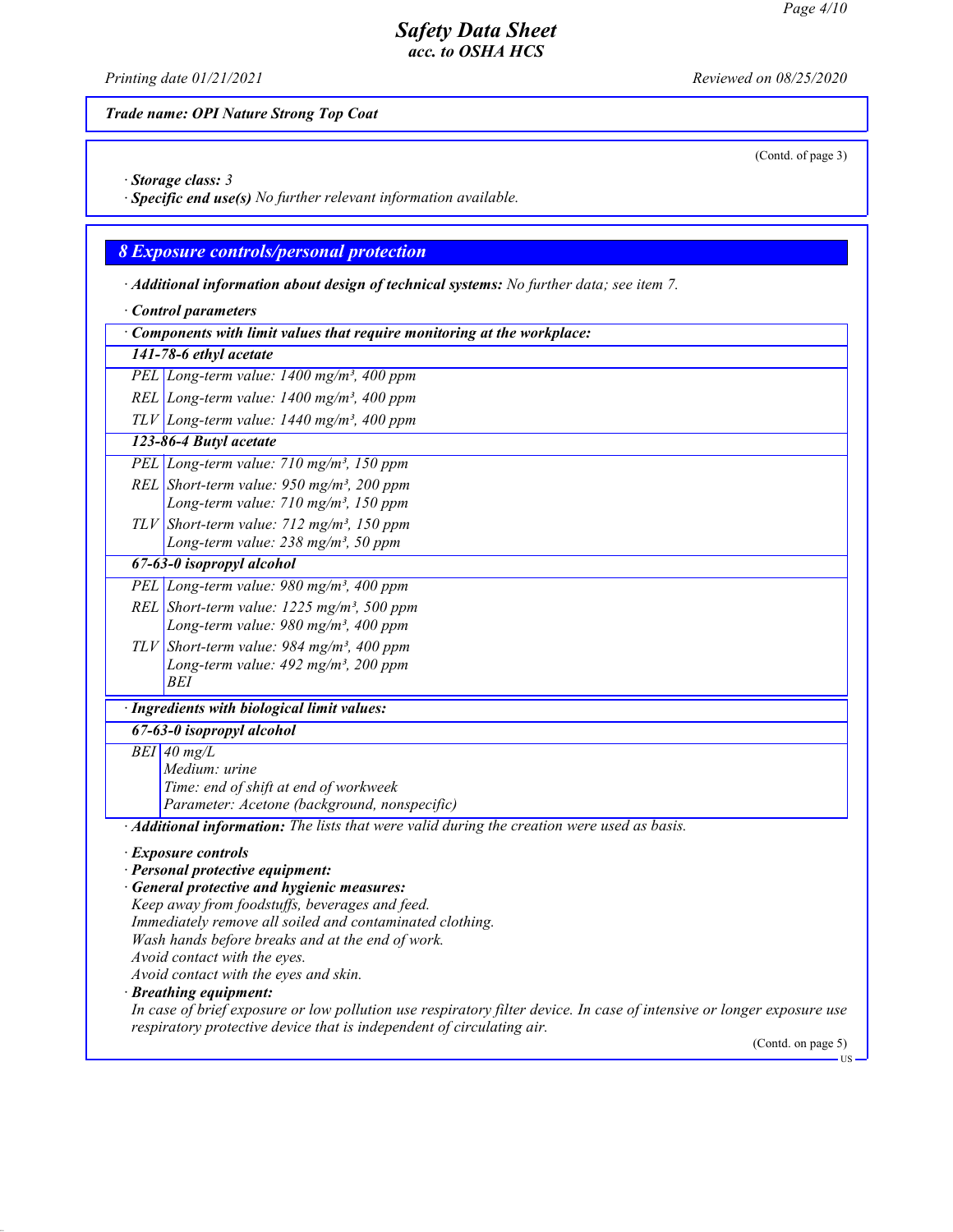*Printing date 01/21/2021 Reviewed on 08/25/2020*

*· Protection of hands:*

### *Trade name: OPI Nature Strong Top Coat*

(Contd. of page 4)



*Protective gloves*

*The glove material has to be impermeable and resistant to the product/ the substance/ the preparation. Due to missing tests no recommendation to the glove material can be given for the product/ the preparation/ the chemical mixture.*

*Selection of the glove material on consideration of the penetration times, rates of diffusion and the degradation · Material of gloves*

*The selection of the suitable gloves does not only depend on the material, but also on further marks of quality and varies from manufacturer to manufacturer. As the product is a preparation of several substances, the resistance of the glove material can not be calculated in advance and has therefore to be checked prior to the application.*

#### *· Penetration time of glove material*

*The exact break through time has to be found out by the manufacturer of the protective gloves and has to be observed.*

*· Eye protection:*



*Tightly sealed goggles*

| <b>9 Physical and chemical properties</b>                                                                 |                                                                                               |  |
|-----------------------------------------------------------------------------------------------------------|-----------------------------------------------------------------------------------------------|--|
| · Information on basic physical and chemical properties<br><b>General Information</b>                     |                                                                                               |  |
| · Appearance:<br>Form:                                                                                    | Fluid                                                                                         |  |
| Color:                                                                                                    | According to product specification                                                            |  |
| $\cdot$ Odor:                                                                                             | Characteristic                                                                                |  |
| Odor threshold:                                                                                           | Not determined.                                                                               |  |
| $\cdot$ pH-value:                                                                                         | Not determined.                                                                               |  |
| $\cdot$ Change in condition<br><b>Melting point/Melting range:</b><br><b>Boiling point/Boiling range:</b> | Undetermined.<br>77-78 °C (170.6-172.4 °F)                                                    |  |
| · Flash point:                                                                                            | $-I$ °C (30.2 °F)                                                                             |  |
| · Flammability (solid, gaseous):                                                                          | Not applicable.                                                                               |  |
| · Ignition temperature:                                                                                   | 425 °C (797 °F)                                                                               |  |
| $\cdot$ Decomposition temperature:                                                                        | Not determined.                                                                               |  |
| · Auto igniting:                                                                                          | Product is not selfigniting.                                                                  |  |
| · Danger of explosion:                                                                                    | Product is not explosive. However, formation of explosive air/vapor<br>mixtures are possible. |  |
| · Explosion limits:                                                                                       |                                                                                               |  |
| Lower:                                                                                                    | 1.2 Vol $\%$                                                                                  |  |
| <b>Upper:</b>                                                                                             | $12$ Vol $\%$                                                                                 |  |
| $\cdot$ Vapor pressure at 20 °C (68 °F):                                                                  | 97 hPa (72.8 mm Hg)                                                                           |  |
|                                                                                                           | (Contd. on page 6)                                                                            |  |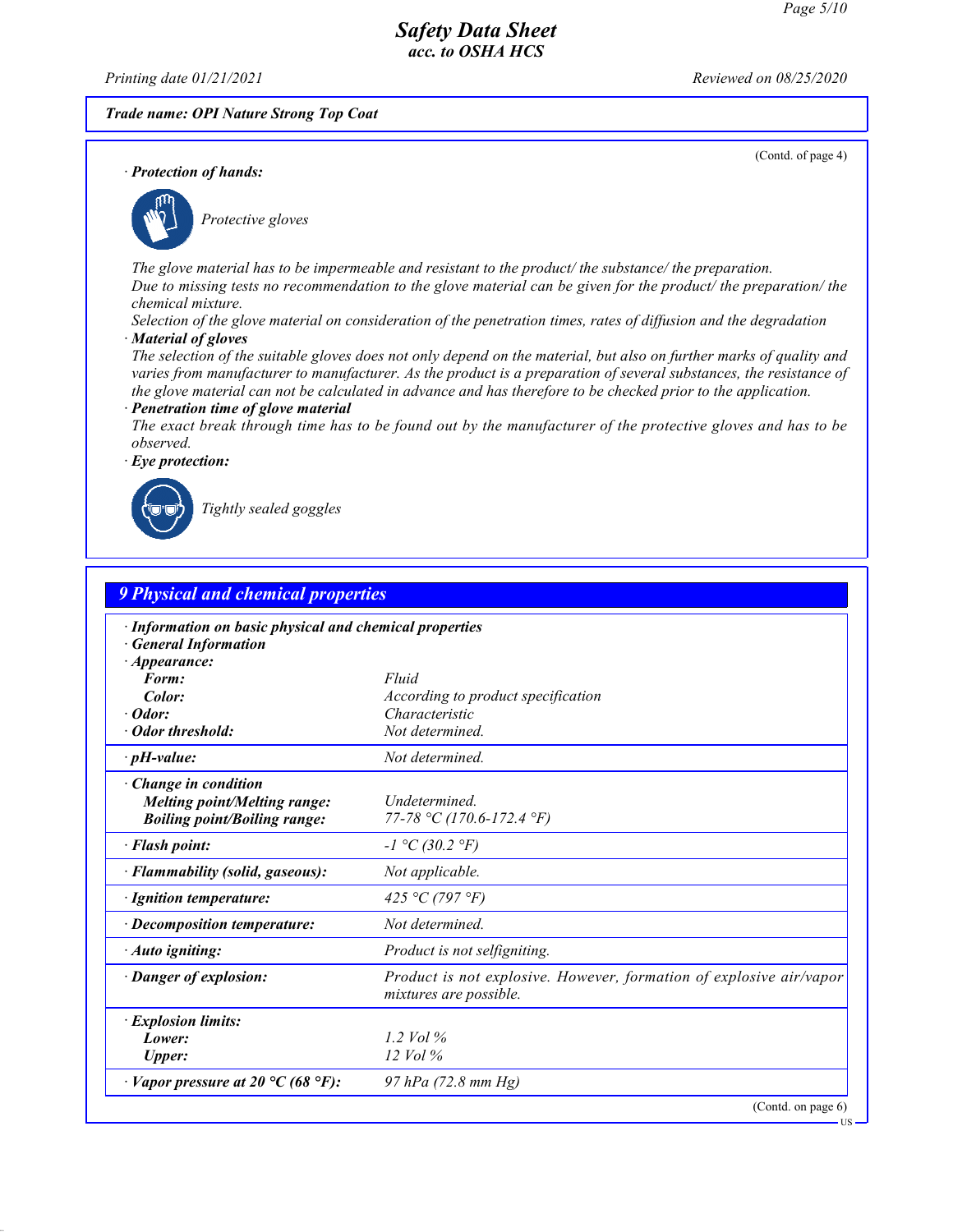*Printing date 01/21/2021 Reviewed on 08/25/2020*

#### *Trade name: OPI Nature Strong Top Coat*

|                                                            |                                            | (Contd. of page 5) |
|------------------------------------------------------------|--------------------------------------------|--------------------|
| $\cdot$ Density:                                           | Not determined.                            |                    |
| $\cdot$ Relative density                                   | Not determined.                            |                    |
| $\cdot$ <i>Vapor density</i>                               | Not determined.                            |                    |
| $\cdot$ Evaporation rate                                   | Not determined.                            |                    |
| $\cdot$ Solubility in / Miscibility with                   |                                            |                    |
| Water:                                                     | Fully miscible.                            |                    |
| · Partition coefficient (n-octanol/water): Not determined. |                                            |                    |
| · <i>Viscosity</i> :                                       |                                            |                    |
| Dynamic:                                                   | Not determined.                            |                    |
| Kinematic:                                                 | Not determined.                            |                    |
| · Solvent content:                                         |                                            |                    |
| Organic solvents:                                          | 78.0 %                                     |                    |
| <b>VOC</b> content:                                        | 78.00 %                                    |                    |
|                                                            | 780.0 g/l / 6.51 lb/gal                    |                    |
| Solids content:                                            | $0.0\%$                                    |                    |
| $\cdot$ Other information                                  | No further relevant information available. |                    |

# *10 Stability and reactivity*

*· Reactivity No further relevant information available.*

- *· Chemical stability*
- *· Thermal decomposition / conditions to be avoided: No decomposition if used according to specifications.*
- *· Possibility of hazardous reactions No dangerous reactions known.*
- *· Conditions to avoid No further relevant information available.*
- *· Incompatible materials: No further relevant information available.*
- *· Hazardous decomposition products: No dangerous decomposition products known.*

### *11 Toxicological information*

*· Information on toxicological effects*

*· Acute toxicity:*

| 141-78-6 ethyl acetate                                                 |      |                                                                |
|------------------------------------------------------------------------|------|----------------------------------------------------------------|
| Oral                                                                   | LD50 | $5620$ mg/kg (rabbit)                                          |
|                                                                        |      | Inhalative $ LC50/4 h  1600$ mg/l (rat)                        |
| 123-86-4 Butyl acetate                                                 |      |                                                                |
| Oral                                                                   | LD50 | $13100$ mg/kg (rat)                                            |
| Dermal                                                                 | LD50 | $\vert$ > 5000 mg/kg (rabbit)                                  |
|                                                                        |      | Inhalative $ LCS0/4 h  > 21$ mg/l (rat)                        |
| 67-63-0 isopropyl alcohol                                              |      |                                                                |
| Oral                                                                   | LD50 | 5840 mg/kg (rat) (bw (//OECD 401))                             |
| Dermal                                                                 | LD50 | 12956 mg/kg (rabbit) (bw (//OECD 402))                         |
|                                                                        |      | Inhalative $ LC50/4 h  > 24.578$ mg/l (rat) (air (//OECD 403)) |
| · Primary irritant effect:<br>$\cdot$ on the skin: No irritant effect. |      |                                                                |

(Contd. on page 7)

US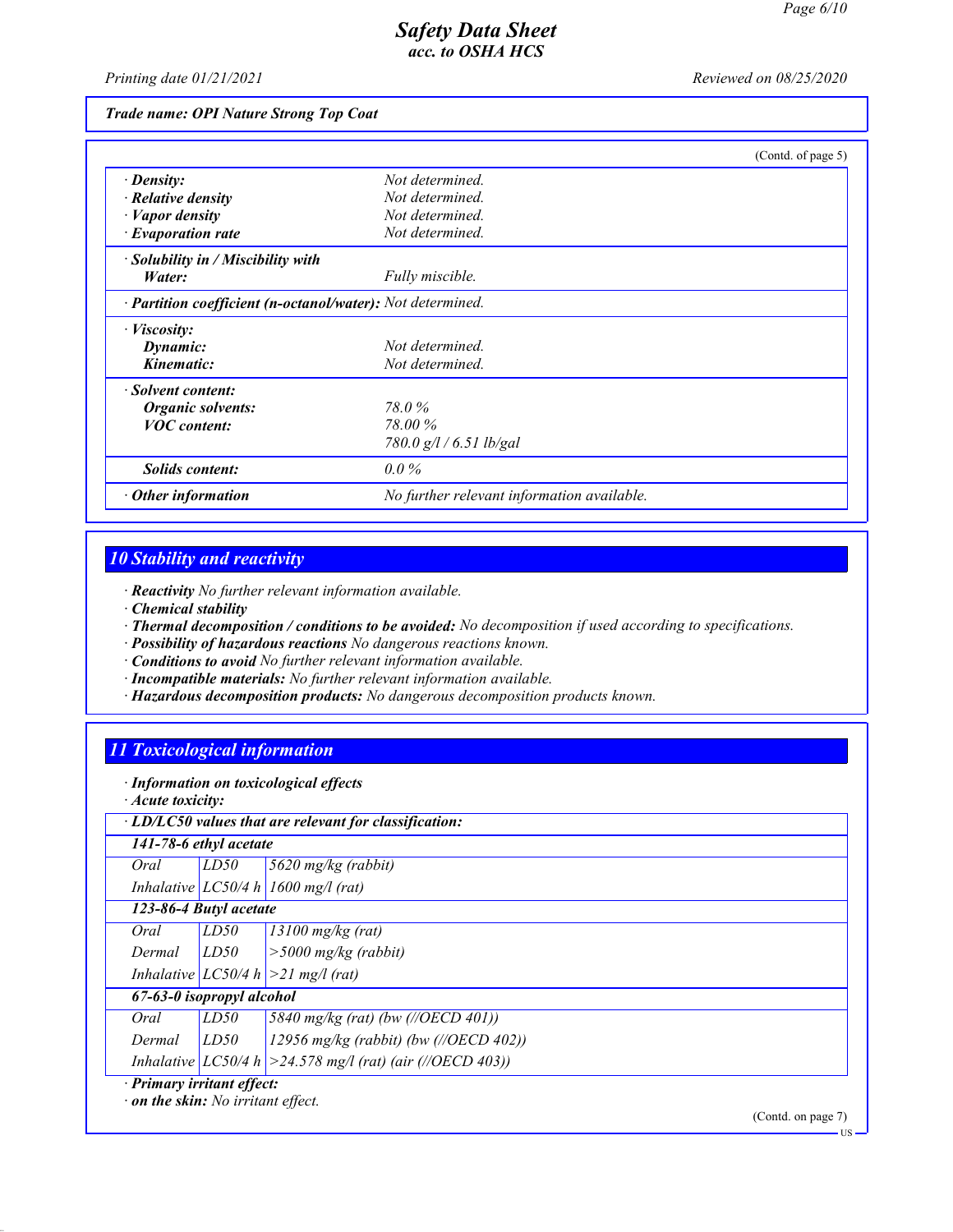(Contd. of page 6)

## *Safety Data Sheet acc. to OSHA HCS*

*Printing date 01/21/2021 Reviewed on 08/25/2020*

### *Trade name: OPI Nature Strong Top Coat*

*· on the eye: Irritating effect.*

*· Sensitization: No sensitizing effects known.*

*· Additional toxicological information:*

*The product shows the following dangers according to internally approved calculation methods for preparations: Irritant*

#### *· Carcinogenic categories*

*· IARC (International Agency for Research on Cancer)*

*67-63-0 isopropyl alcohol 3* 

*· NTP (National Toxicology Program)*

*None of the ingredients is listed.*

*· OSHA-Ca (Occupational Safety & Health Administration)*

*None of the ingredients is listed.*

# *12 Ecological information*

*· Toxicity*

- *· Aquatic toxicity: No further relevant information available.*
- *· Persistence and degradability No further relevant information available.*
- *· Behavior in environmental systems:*
- *· Bioaccumulative potential No further relevant information available.*
- *· Mobility in soil No further relevant information available.*
- *· Additional ecological information:*
- *· General notes:*
- *Water hazard class 1 (Self-assessment): slightly hazardous for water*

*Do not allow undiluted product or large quantities of it to reach ground water, water course or sewage system.*

- *· Results of PBT and vPvB assessment*
- *· PBT: Not applicable.*
- *· vPvB: Not applicable.*
- *· Other adverse effects No further relevant information available.*

## *13 Disposal considerations*

- *· Waste treatment methods*
- *· Recommendation:*

*Must not be disposed of together with household garbage. Do not allow product to reach sewage system.*

- *· Uncleaned packagings:*
- *· Recommendation: Disposal must be made according to official regulations.*
- *· Recommended cleansing agent: Water, if necessary with cleansing agents.*

| ⋅ UN-Number                     |               |  |
|---------------------------------|---------------|--|
| · DOT, IMDG, IATA               | <i>UN1263</i> |  |
| $\cdot$ UN proper shipping name |               |  |
| $\cdot$ DOT                     | Paint         |  |
| $\cdot$ IMDG, IATA              | <i>PAINT</i>  |  |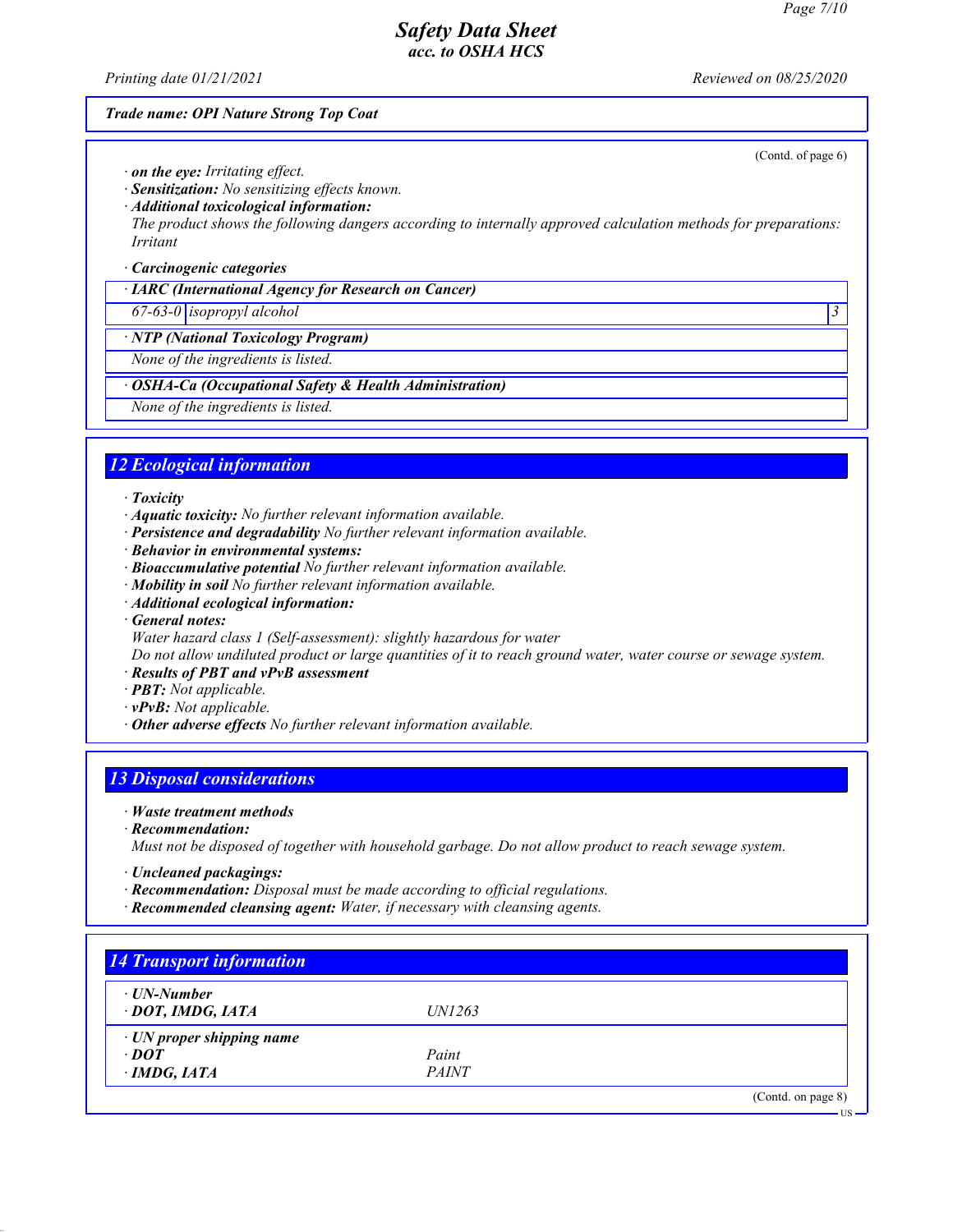*Printing date 01/21/2021 Reviewed on 08/25/2020*

*Trade name: OPI Nature Strong Top Coat*

|                                                                                                                                     | (Contd. of page 7)                                                                                                    |
|-------------------------------------------------------------------------------------------------------------------------------------|-----------------------------------------------------------------------------------------------------------------------|
| <b>Transport hazard class(es)</b>                                                                                                   |                                                                                                                       |
| $\cdot$ <i>DOT</i>                                                                                                                  |                                                                                                                       |
|                                                                                                                                     |                                                                                                                       |
| · Class                                                                                                                             | 3 Flammable liquids                                                                                                   |
| · Label                                                                                                                             | 3                                                                                                                     |
| $\cdot$ IMDG, IATA                                                                                                                  |                                                                                                                       |
| $\cdot$ Class                                                                                                                       | 3 Flammable liquids                                                                                                   |
| · Label                                                                                                                             | 3                                                                                                                     |
| · Packing group<br>· DOT, IMDG, IATA                                                                                                | $I\!I$                                                                                                                |
| · Environmental hazards:                                                                                                            | Not applicable.                                                                                                       |
| <b>Special precautions for user</b><br>· Hazard identification number (Kemler code): 33<br>· EMS Number:<br><b>Stowage Category</b> | Warning: Flammable liquids<br>$F-E, S-E$<br>B                                                                         |
| Transport in bulk according to Annex II of<br><b>MARPOL73/78 and the IBC Code</b>                                                   | Not applicable.                                                                                                       |
| · Transport/Additional information:                                                                                                 |                                                                                                                       |
| $\cdot$ <i>DOT</i><br>· Quantity limitations                                                                                        | On passenger aircraft/rail: 5 L<br>On cargo aircraft only: 60 L                                                       |
| $\cdot$ IMDG<br>$\cdot$ Limited quantities (LQ)<br>$\cdot$ Excepted quantities (EQ)                                                 | 5L<br>Code: E2<br>Maximum net quantity per inner packaging: 30 ml<br>Maximum net quantity per outer packaging: 500 ml |
| · UN "Model Regulation":                                                                                                            | UN 1263 PAINT, 3, II                                                                                                  |

# *15 Regulatory information*

*· Safety, health and environmental regulations/legislation specific for the substance or mixture No further relevant information available.*

*· Sara*

*· Section 355 (extremely hazardous substances):*

*None of the ingredients is listed.*

*· Section 313 (Specific toxic chemical listings):*

*67-63-0 isopropyl alcohol*

(Contd. on page 9)

US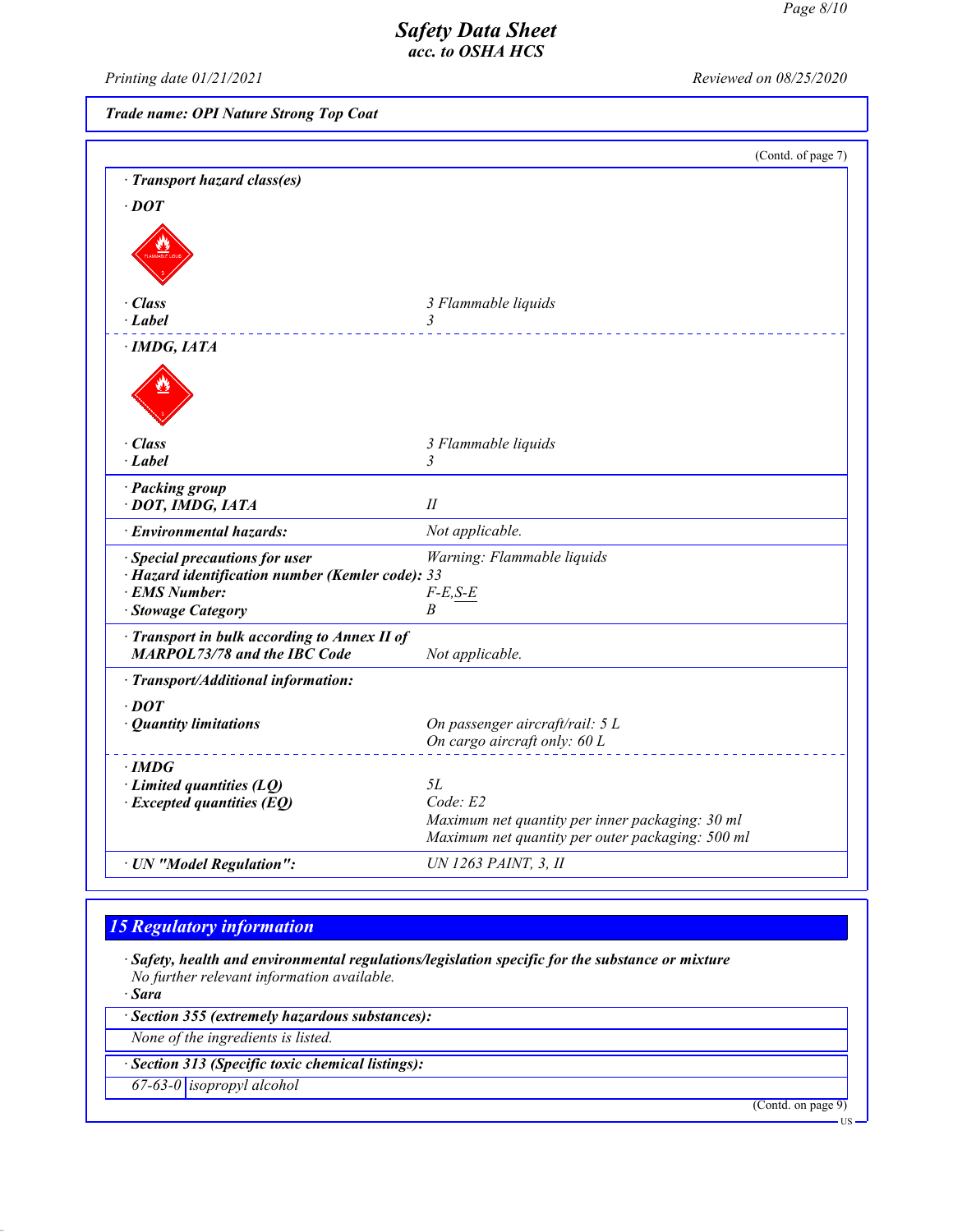*Printing date 01/21/2021 Reviewed on 08/25/2020*

*Trade name: OPI Nature Strong Top Coat*

*· TSCA (Toxic Substances Control Act):*

(Contd. of page 8)

*All components have the value ACTIVE.*

*· Hazardous Air Pollutants*

*None of the ingredients is listed.*

*· Proposition 65*

*· Chemicals known to cause cancer:*

*None of the ingredients is listed.*

*· Chemicals known to cause reproductive toxicity for females:*

*None of the ingredients is listed.*

*· Chemicals known to cause reproductive toxicity for males:*

*None of the ingredients is listed.*

*· Chemicals known to cause developmental toxicity:*

*None of the ingredients is listed.*

*· Carcinogenic categories*

*· EPA (Environmental Protection Agency)*

*None of the ingredients is listed.*

*· TLV (Threshold Limit Value established by ACGIH)*

*67-63-0 isopropyl alcohol A4*

*· NIOSH-Ca (National Institute for Occupational Safety and Health)*

*None of the ingredients is listed.*

*· GHS label elements The product is classified and labeled according to the Globally Harmonized System (GHS). · Hazard pictograms*



*· Signal word Danger*

*· Hazard-determining components of labeling: ethyl acetate Butyl acetate isopropyl alcohol · Hazard statements Highly flammable liquid and vapor. Causes serious eye irritation. May cause drowsiness or dizziness. · Precautionary statements Keep away from heat/sparks/open flames/hot surfaces. - No smoking. Ground/bond container and receiving equipment. Use explosion-proof electrical/ventilating/lighting/equipment. Use only non-sparking tools. Take precautionary measures against static discharge. Avoid breathing dust/fume/gas/mist/vapors/spray Wash thoroughly after handling. Use only outdoors or in a well-ventilated area. Wear protective gloves/protective clothing/eye protection/face protection. If on skin (or hair): Take off immediately all contaminated clothing. Rinse skin with water/shower.*